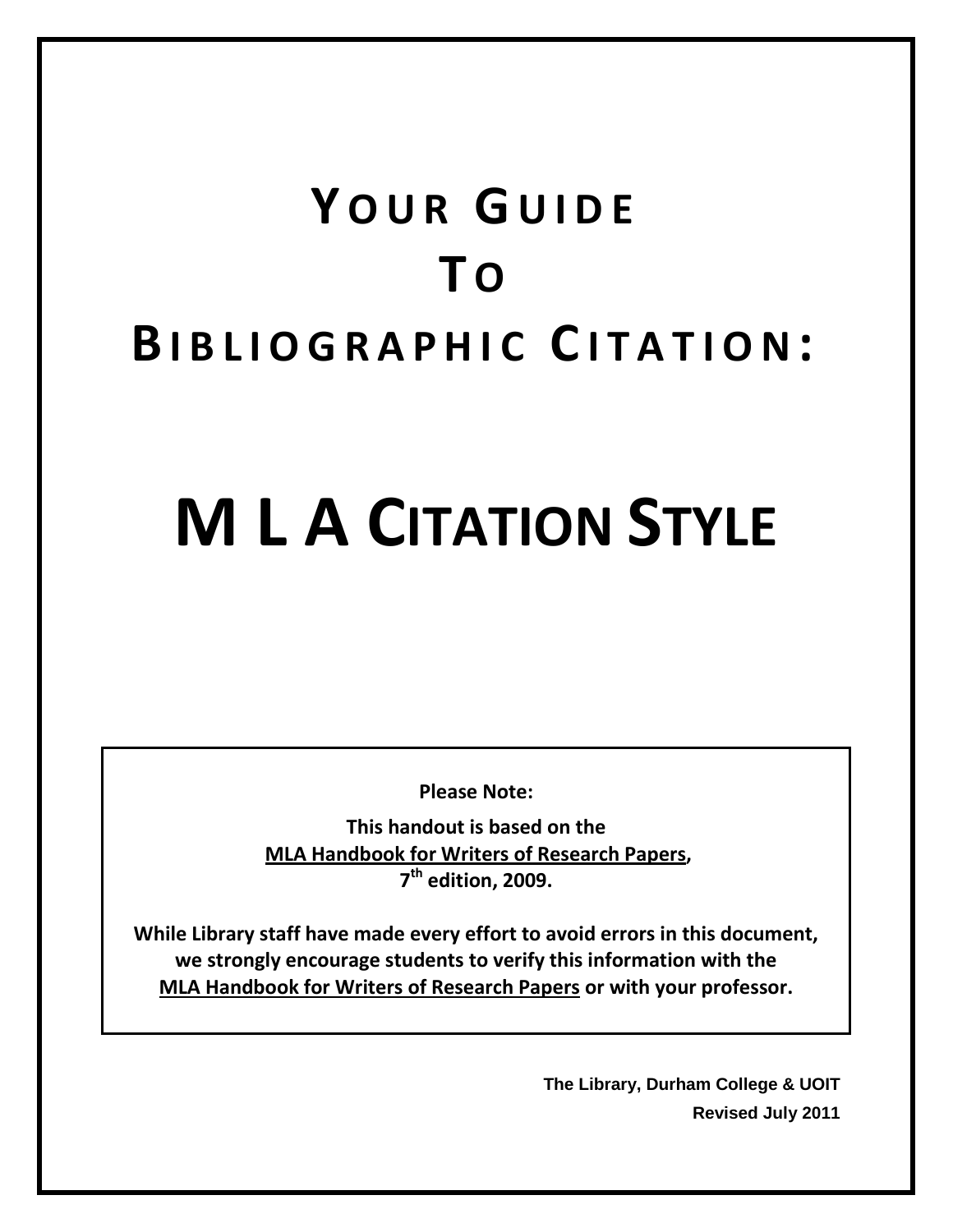# **Overview of changes in the** *MLA Handbook for Writers of Research Papers,*  **7th edition, effective April 2009:**

- MLA no longer requires underlining. Titles, such as book and periodical titles, are now *italicized* rather than underlined.
- All entries in a Works Cited list, whether they are print or electronic, must now include the medium in which they have been published (Print, Web, DVD, Television, etc.).
- URLs are no longer required in most citations. Due to the changeable nature of URLs, MLA recommends that writers only include a web address if the audience is unlikely to find the source otherwise OR if your instructor requires it.
- Many sources do not have a date, publisher or pagination. MLA advises, where applicable, to write **n. pag.** for those sources without page numbers, **n.d.** for no date, and **n.p.** if name of the publisher or place of publication is omitted.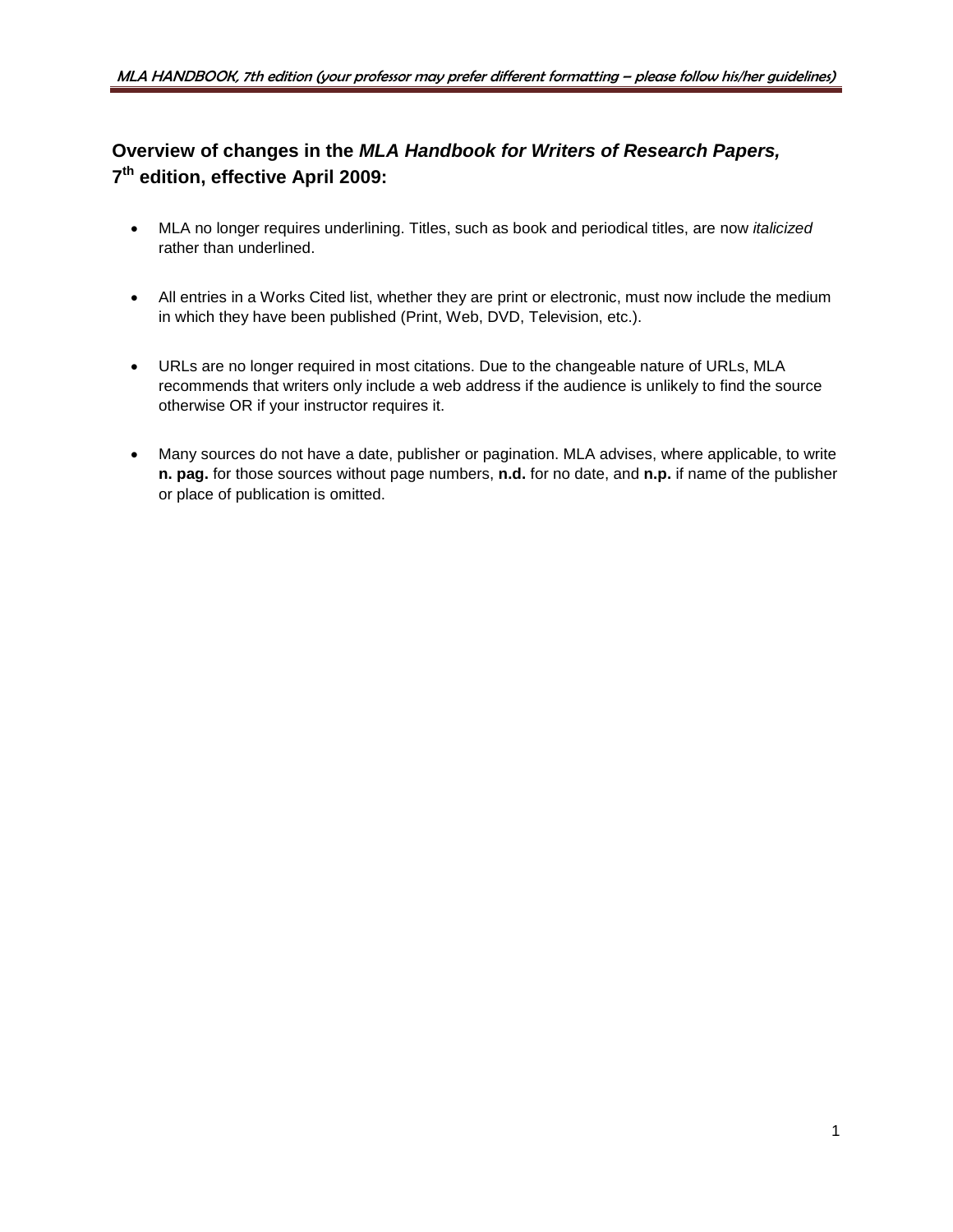# **Avoiding Plagiarism**

When writing a research paper, lab report or any other type of academic assignment, you will likely use resources such as books, articles and websites written by other people to support your argument. However, when using someone else's information, you must indicate where that information came from (credit must be given where credit is due). **If you fail to acknowledge your sources, you are guilty of plagiarism.** Plagiarism is a serious offence which may lead to lost marks or a failing grade.

There are numerous formats for providing credit (also known as bibliographic citation) to other sources within your research paper. This handout will provide a brief summary of the **MLA** (Modern Language Association) bibliographic style guidelines as outlined in the *MLA Handbook for Writers of Research Papers*,  $7<sup>th</sup>$  edition, found in the Library at LB 2369 .M53 2009 in the reference and circulation sections.

PLEASE CHECK WITH YOUR INSTRUCTOR FOR ANY ADDITIONAL REQUIREMENTS THAT MAY DIFFER FROM THOSE OUTLINED BY THE MLA.

# **When to cite**

Before examining the specific formats of the MLA citation style, it is important to understand when to cite to avoid plagiarism. A source must be cited or acknowledged within your paper when you:

- quote material verbatim (word for word)
- reword or paraphrase information
- include statistics or findings from a survey or study
- incorporate facts, ideas or opinions that are *not* common knowledge

Listed below are a few examples to illustrate when citations are required. MLA generally uses the author's surname and page number to cite information *within* the body of the essay. Full details about your source appear at the *end* of the essay.

Assume that you have been given an assignment on mergers and takeovers. You decide to use an article by Steven Theobald, called "Cara makes unsolicited bid to gulp Second Cup" which appeared in the *Toronto Star,* Tuesday, August 14, 2001, on pages E1 and E12.

Here are two passages taken directly from the above-mentioned article:

The Toronto-based firm already owns 39 per cent of Second Cup and is now offering \$21 million, or \$7 a share, to get that stake up to 71 percent.

While Cara's offer may not be that tempting, it does solve the liquidity problem, said Dave Brodie, a retail analyst with HSBC Securities (Canada). He added that it makes sense to eventually take Second Cup private since it's a franchise operation that relies on franchisees, not the stock market, to provide capital.

Citation is required if you were to use a **direct quote** from this source in your paper, as in the example below. The author's last name and the page number of the article appear directly after the quote.

Cara is currently trying to increase its holdings in Second Cup. "The Toronto-based firm already owns 39 per cent of Second Cup and is now offering \$21 million, or \$7 a share, to get that stake up to 71 percent" (Theobald E1).

**NOTE ABOUT SPACING**: While it is likely your essay will be double-spaced, it is worth noting that the Modern Language Association endorses double spacing especially for direct quotes. *To save paper and space, single spacing has been used throughout this Guide*. Please consult with your professor to confirm his or her spacing preferences.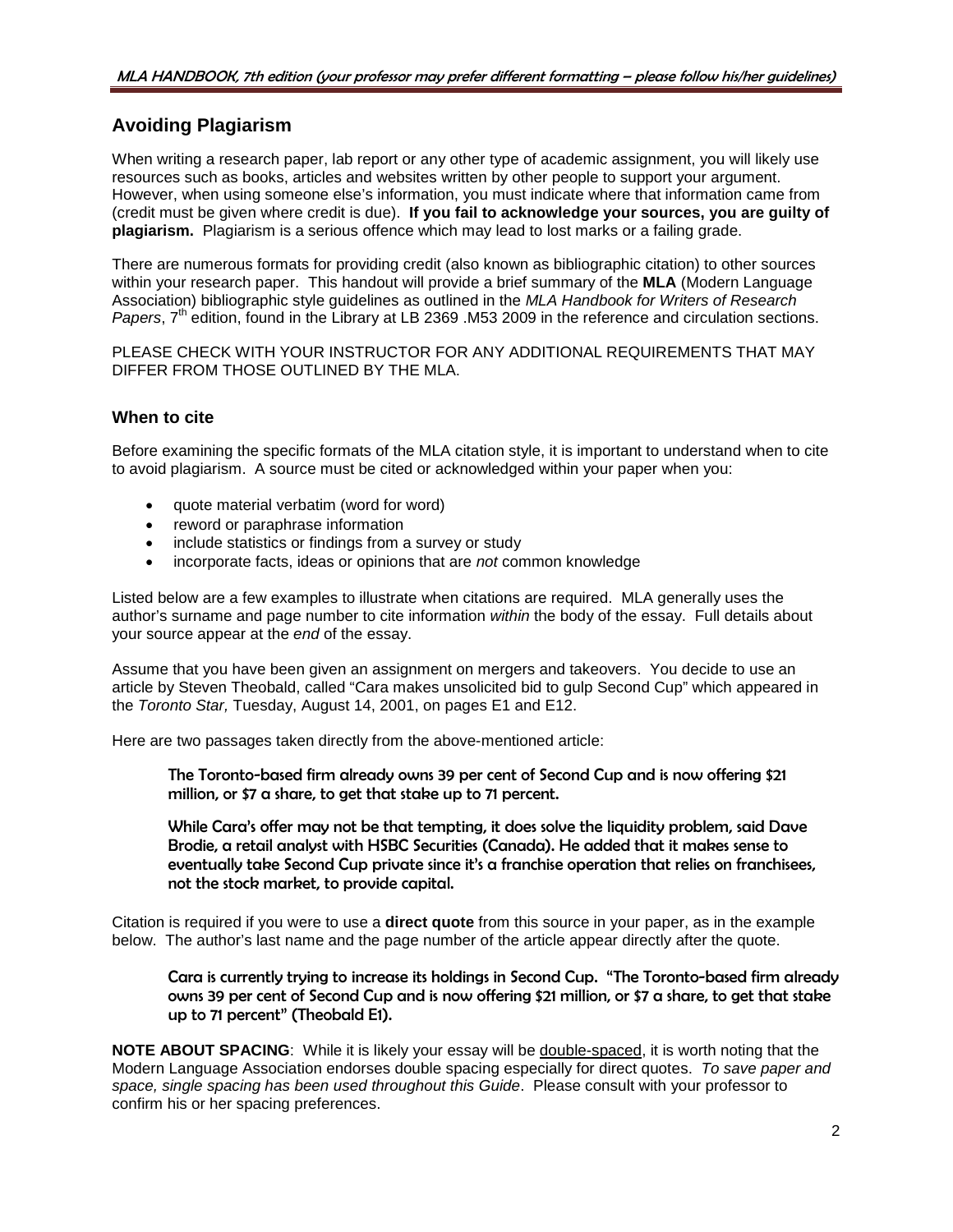**Paraphrasing** or **rewording** the passage does not make it your own. Acknowledgement or citing is still required, as in the following example.

Cara, who is headquartered in Toronto, already owns 39 per cent of Second Cup. In order to increase their holdings up to 71 percent, they are now offering to buy out current shareholders for \$21 million or \$7 a share (Theobald E1).

**Statistics** must always be cited. Below you have paraphrased and have made a logical conclusion (i.e. 71-39) based on the numbers given in the article. Acknowledgment of your source is required.

Cara wants to acquire an additional 32 per cent of Second Cup in order to increase its ownership from 39 per cent to 71 per cent (Theobald E1).

When you **summarize the concept** for your readers, as in the example below, you must still cite your source.

Since Second Cup is a franchise and relies on its franchisees to supply its working funds, its cash flow or liquidity is limited. If Cara controlled Second Cup as a private company traded on the stock exchange, there should be more money for operations (Theobald E12).

Note: it is not necessary to cite information that is widely known by your audience – for example: "milk is a good source of calcium" or "water freezes at zero degrees Celsius".

# **What to cite**

Although the previous examples were taken from a newspaper article, proper citation applies to all types of formats including books, journals, newspapers, works by associations or corporations, encyclopedias, dictionaries, technical reports, videocassettes, websites, electronic journal articles or interviews.

With so much concern over plagiarism, students often complain that their essays will simply be a string of cited lines and paragraphs. However, it is how you interpret the information from various sources and bring it together, that is uniquely yours. No other individual will come up with quite the same combination. If you are in doubt if a citation is required, it is better to cite more often than not.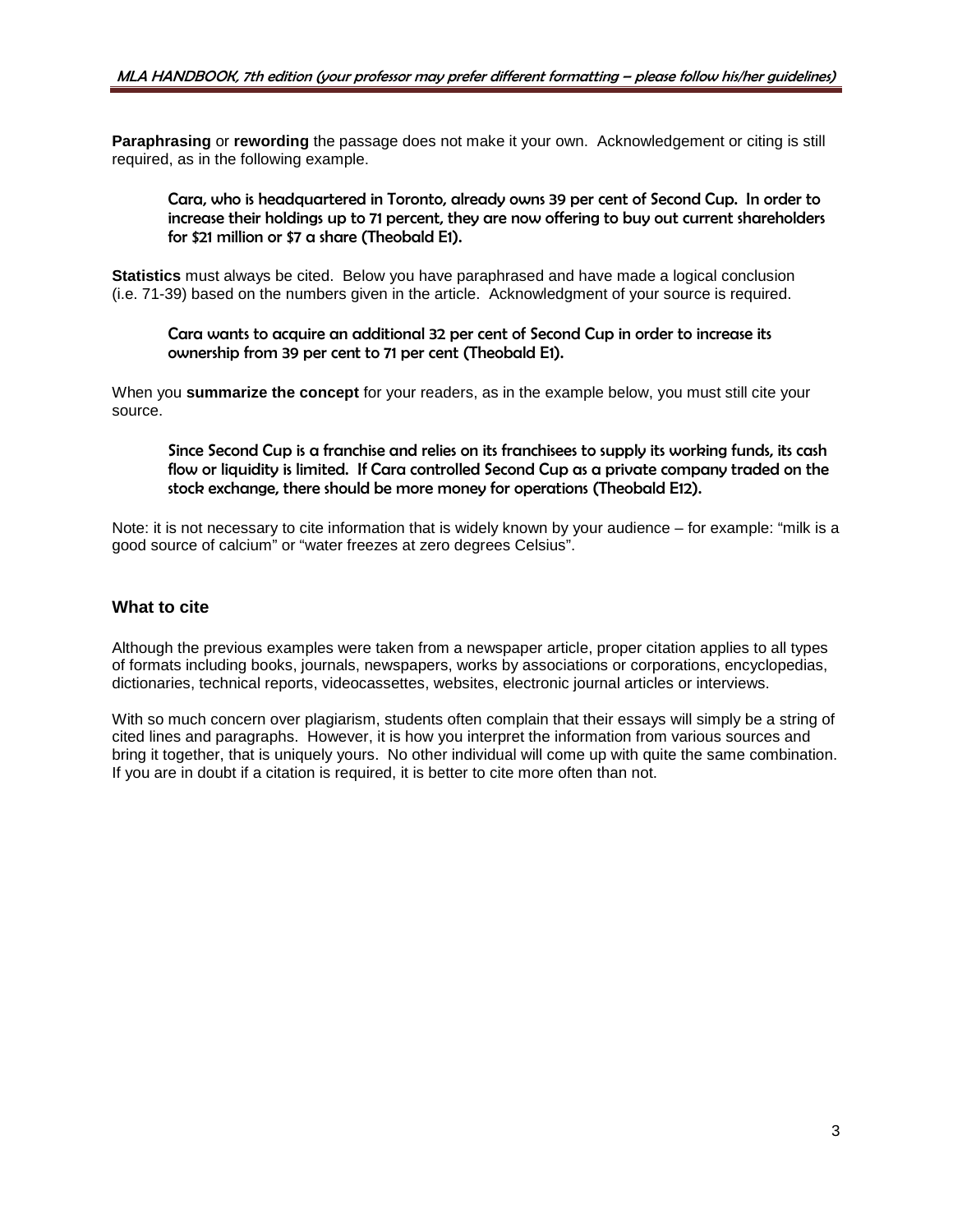# **Modern Language Association (MLA) Style: In Text Citations and Works Cited List**

Information from other sources must be acknowledged within the body of the text (**in text** or parenthetical citations) *and* at the end of the paper (in a **Works Cited list**). It is important that all references cited within the text appear in the Works Cited list, and vice versa.

#### **In Text Citations**

In the body of your essay, you acknowledge your cited material with the **author's name** and the **page number** (if applicable) where the information was found. This will allow the reader to find the complete source listed in your Works Cited list at the end of your paper. The Works Cited List (also known as a bibliography) will provide enough information to identify or locate each source.

The surname of the author and the page reference are inserted in the text at the appropriate point, usually in a natural pause in the sentence as close as possible to the cited information (e.g. at a comma, after a quotation, or at the end of the sentence).

#### Most new research builds on past work done by others (Gibaldi 142).

If the author's name is already mentioned in the text, only the page number is required in the citation.

#### Gibaldi notes that most new research builds on past work done by others (142).

Either format is acceptable, although the second example may be easier to read as it is less fragmented. In the majority of the examples listed in the following sections, the in text citations are given as if the author's name was not used in the sentence.

If you wish to include two or more works in a single reference, separate them using semi-colons. If multiple pages are being referred to, indicate the range in the brackets.

#### (Sly and Mason 105-6; Wilson 456)

Where there is **no pagination** or when referring to the **overall contents of a work**, it is preferable to include the author in the text of the essay and not in a parenthetical reference if possible.

#### **Using Quotations**

If you quote from or refer to material where the author and the page number are known, include the surname and the page number in parentheses after the relevant section. If your quote is less than *five* lines integrate it into the body of your paper with the proper use of quotation marks.

#### Laughter is a gift and "the most significant characteristic of the human mind" (deBono 55).

If your quote is *five* lines or longer make sure that it stands out within the body of your paper. Indent the quotation 2.5 cm. from the left margin and double-space it.

#### Especially if you are pressed for time, it is so easy to fall into the trap of passing off another's work

#### as your own. You need to remember that:

- Plagiarism is theft. Plagiarism is copying. Plagiarism is the failure to acknowledge
- borrowed material. Plagiarism is illegal, immoral and punishable (usually by failure, in
- some colleges by expulsion and in the business world by legal action). It is not
- plagiarism to present other people's ideas in your essay; it is plagiarism to present other
- people's ideas as your own. (Coggins 32)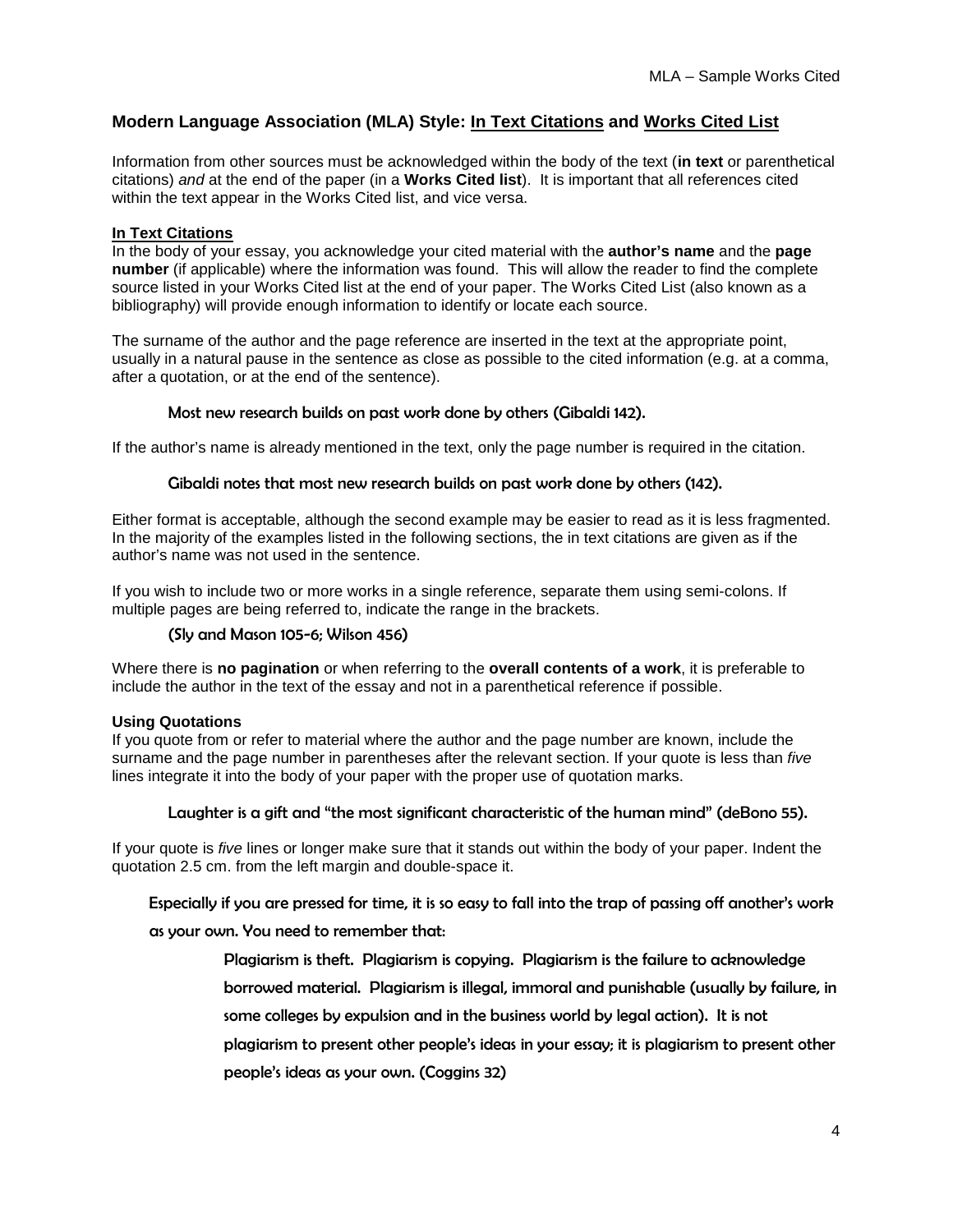#### **Works Cited List**

A sample Works Cited list, using the proper spacing and format, has been included at the end of this Guide.

The list of works cited should start on a new page, continuing the page numbers of the text (e.g., if the text of your paper ends on page 8, the works cited list begins on page 9). The words Works Cited should be centered at the top of the page. All entries should be **double-spaced** (the examples used through most of the handout are single spaced due to space limitations). MLA uses a hanging-indent format – the first line of each entry is flush left and subsequent lines are indented 5-7 spaces or one tab. Entries should be arranged alphabetically by author's surname or name of a corporate body. If the author is unknown, alphabetize the entry in the list by its title (ignoring an initial *A*, *An* or *The*).

Elements that must be contained in a Works Cited citation includes the author's name, title, date of publication, publisher information and medium type (print, web, etc.). The following pages list some common MLA style examples of how to provide Works Cited list citations. Note the type of information included in a bibliographic entry and its specific order. Also pay attention to correct punctuation.

**The examples listed in the following pages of this document are guidelines only**. For complete information and an exhaustive list of examples please consult the *MLA Handbook for Writers of Research Papers, 7<sup>th</sup> edition, 2009, found in the Library at LB 2369 .M53 in both the* reference and circulation sections.

PLEASE CHECK WITH YOUR INSTRUCTOR FOR ANY ADDITIONAL REQUIREMENTS THAT MAY DIFFER FROM THOSE OUTLINED BY THE MLA.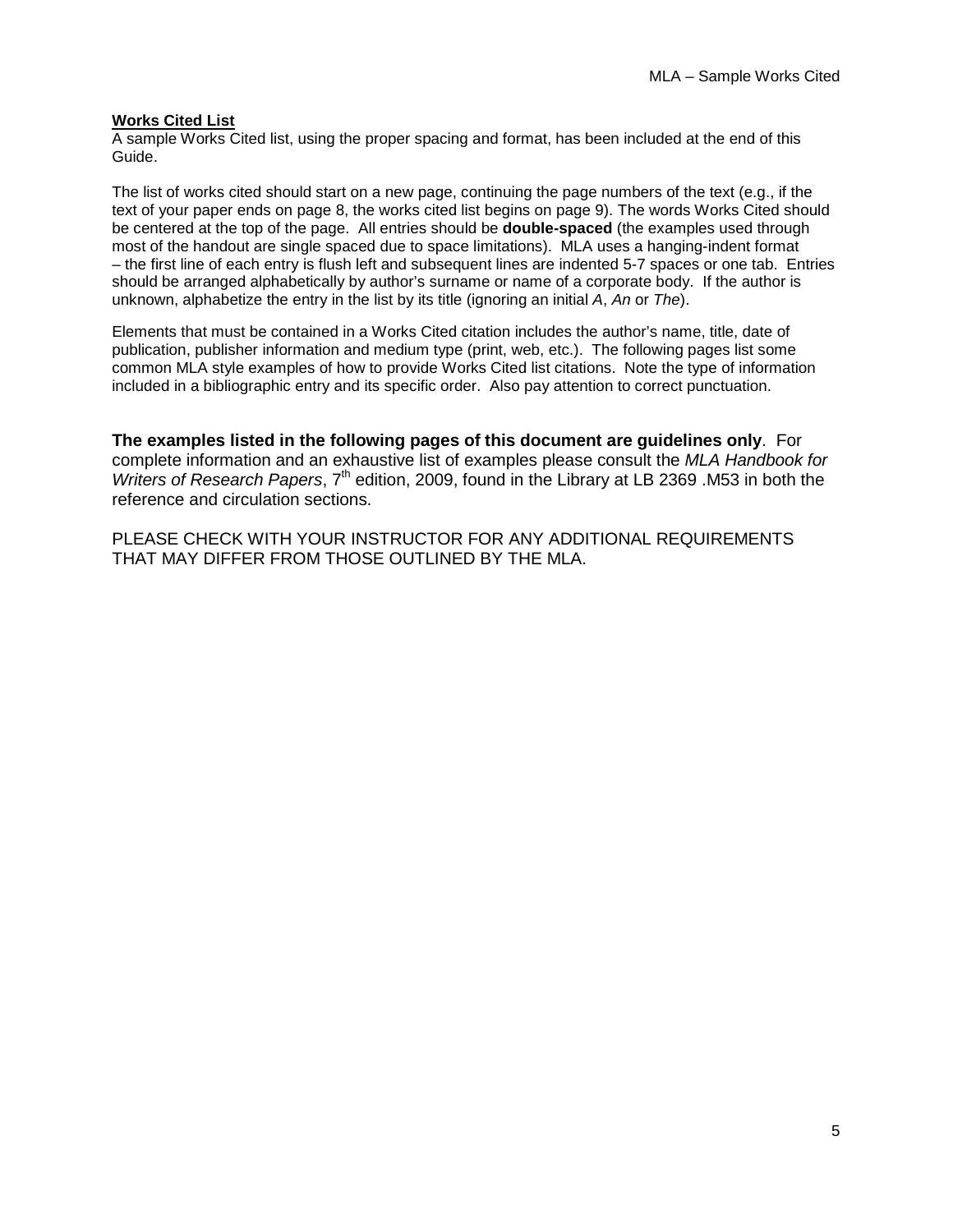# **Examples of Print Materials:**

#### **Book (general reference format)**

Author last name, first name. *Title of Book*. City: Publisher, year. Medium.

There are four main parts to a book citation: the author's name, the title of the book (italicized), the publisher information and the medium type (print, web, etc). Give the author's name as it appears on the title page (e.g. if first names are provided, list them; if only the author's initials are given, just use the initials). The title and any subtitles should be italicised. If more than one place of publication is given, only provide the first one listed. Publishers' names should be listed abbreviated as much as possible e.g. omit articles (a, an, the), business abbreviations (Co., Corp, Inc., Ltd.) and descriptive words (Books, House, Press, Publishers). When citing a university press, always add the abbreviation P (Ohio State UP) because the university itself may publish independently of its press (Ohio State U).

Depending on the source, other elements that are sometimes included in a book citation are: the title of an individual document within the work, names of editors, edition, volume number, series name, and page numbers.

Note: for electronic books, see the example under the electronic materials section.

#### **Book (no author or unknown author)**

If there is no author or the author is unknown, use the title. Shorter titles can be included in full in the in text citation. Longer titles can be shortened for the in text citation but the first word (not counting articles like a, an, the, etc.) must remain so the title can be found in the alphabetized bibliography at the end of the paper. Titles of entire works (e.g. book titles) are italicized.

**In Text:** (*Encyclopedia of Virginia* 212)

**Works Cited:** *Encyclopedia of Virginia*. New York: Somerset, 1993. Print.

Note: for electronic books, see the example under the electronic materials section.

#### **Book (one author)**

**In Text:** (Barnet 97)

**Works Cited:** Barnet, Sylvan. *The Practical Guide to Writing*. Toronto: Longman, 2003. Print.

Note: for electronic books, see the example under the electronic materials section.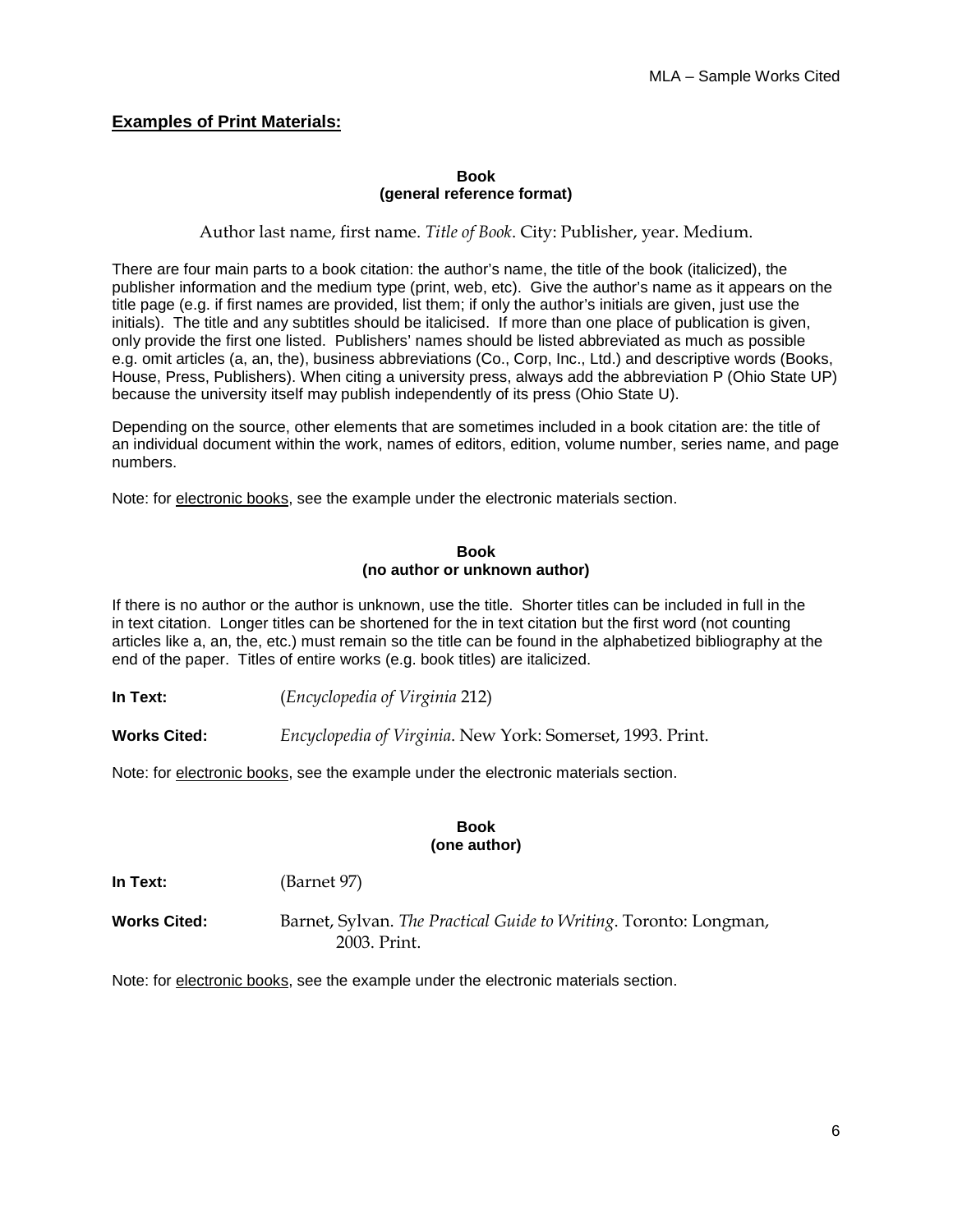#### **Book (two or three authors)**

**In Text:** (Booth, Colomb, and Williams 190)

**Works Cited:** Booth, Wayne C., Gregory G. Colomb, and Joseph M. Williams. *The Craft of Research*. 2nd ed. Chicago: U of Chicago P, 2003. Print.

The first author's name listed is reversed – the last name comes before the first name. The names of the second and third authors are given in regular first and last name order. List the names in the same order as they appear on the title page.

Note: for electronic books, see the example under the electronic materials section.

#### **Book (four or more authors)**

Either list all authors, or list only the first author and add the phrase *et al* ("and others"). Use the same format for the in text citation and works cited entry.

- **In Text:** (Barclay et al. 144-145)
- **Works Cited:** Barclay, Michael, et al. *Have Not Been the Same: The CanRock Renaissance, 1985-95*. Toronto: ECW, 2001. Print.

Note: for electronic books, see the example under the electronic materials section.

#### **Edited, Translated or Compiled Book**

**In Text:** (Greenspan and Rosenberg 77)

**In Text:** (Naremore 266)

**Works Cited:** Greenspan, Edward, and Marc Rosenberg, eds. *Martin's Annual Criminal Code: Student Edition 2010*. Aurora: Canada Law Book, 2009. Print.

When using an entire book that lists editors, translators or compilers on its title page use the appropriate abbreviation – ed. (if only one editor), eds. (if more than one editor is listed), trans., or comps.

Note: for electronic books, see the example under the electronic materials section.

#### **Article or Chapter in an Edited Book**

**Works Cited:** Naremore, James. "Hitchcock at the Margins of Noir." *Alfred Hitchcock: Centenary Essays*. Ed. Richard Allen and S. Ishii-Gonzales. London: BFI, 1999. 263-77. Print.

The editor is listed after the book title, with the abbreviation 'Ed.' (even if there is more than one editor still use 'Ed.'). List the page numbers of the article or chapter after the year of publication. Note: for electronic books, see the example under the electronic materials section.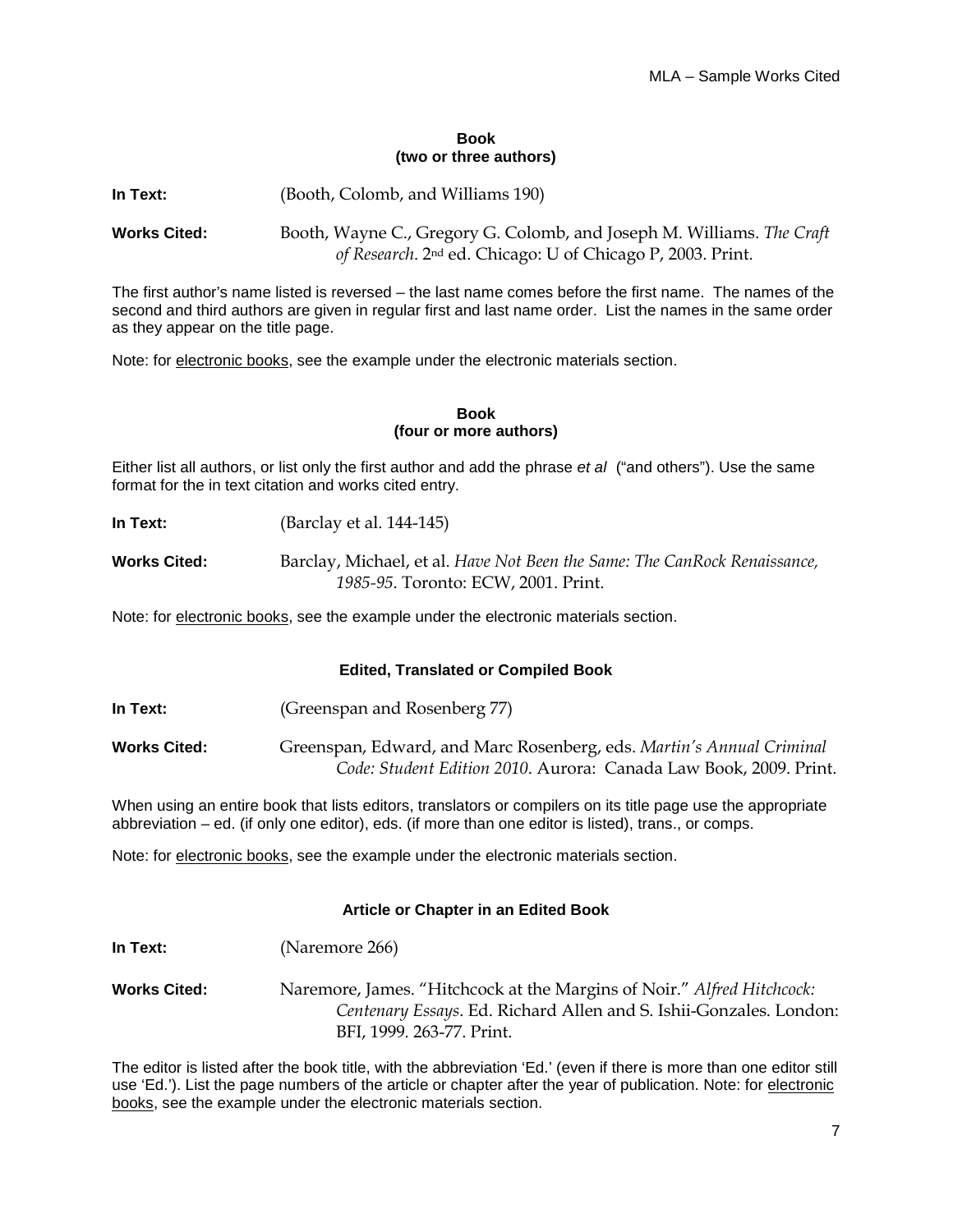#### **Government Document**

Government documents may have individual authors (see example below) or may have an entire department as an author (see the section below entitled 'Group as Author'). The government department may be the publisher and the place of publication may be the city of the department's head office.

**In Text:** (Fitzgerald 33)

**Works Cited:** Fitzgerald, Robin. *Fear of Crime and the Neighbourhood Context in Canadian Cities.* Ottawa: Statistics Canada, 2008. Print.

Note: for an online version, see the example under the electronic materials section.

#### **Group as Author (government agency, associations, corporations, etc.)**

When citing a group author, the full form of the group's name is written out in the text citation. It is often better, however, to include a long name in the text, so that the reader is not interrupted with an extended parenthetical reference (the first example below uses a long parenthetical citation).

**In Text:** Canada was the first nation to ratify the treaty (Canada. Dept. of Foreign Affairs and International Trade 17). According to a document released by the Canadian Department of Foreign Affairs and International Trade, Canada was the first nation to ratify the treaty (17). **Works Cited:** Dofasco. *Annual Report 1999*. Hamilton: Dofasco, 2000. Print. Canada. Dept. of Foreign Affairs and International Trade. *Freedom From Fear: Canada's Foreign Policy for Human Security*. Ottawa: DFAIT, 2002. Print.

Corporate publications (e.g. annual reports) are often published by the corporation itself. In these cases the corporation is listed as Author and Publisher. The place of publication is often the city of the corporation's head office. When citing government documents without individual authors, state the name of the government first (e.g. Canada, United States), followed by the name of the agency.

Note: for an online version, see the example under the electronic materials section.

#### **Pamphlets**

Pamphlets are treated as books. If the pamphlet does not have an individual author, then list it using the title information.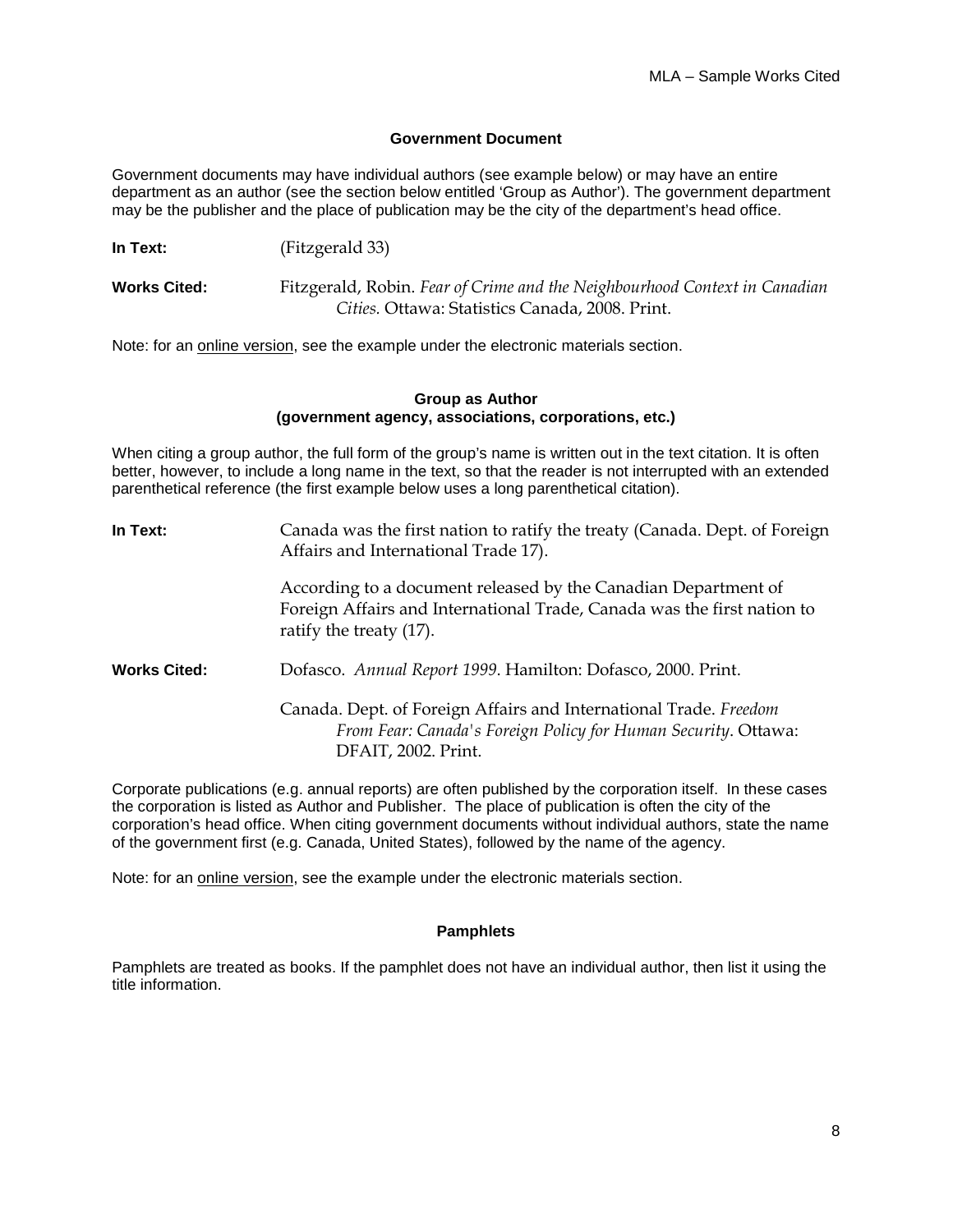#### **Encyclopedia Entry**

| In Text:            | (Bercuson 101)                                                                                           |
|---------------------|----------------------------------------------------------------------------------------------------------|
|                     | ("Existentialism" 203)                                                                                   |
| <b>Works Cited:</b> | Bercuson, David Jay. "Canada." The World Book Encyclopedia. Chicago:<br>World Book, 2006. 93-106. Print. |
|                     | "Existentialism." Routledge Encyclopedia of Philosophy. London: Routledge,<br>1998. 199-204. Print.      |

List the page numbers of the section after the year of publication. Note: for electronic sources, see the example under the electronic materials section.

#### **Revised Editions**

If an edition is given, specify it by number  $(2^{nd}$  ed.), name (Rev. ed.), or year (2004 ed.).

**In Text:** (Castro and Huber 91)

**Works Cited:** Castro, Peter, and Michael E. Huber. *Marine Biology*. 4th ed. Boston: McGraw-Hill, 2003. Print.

Note: for electronic books, see the example under the electronic materials section.

#### **Two or More Books by the Same Author**

The title is included in the in text citation (in full or a shortened version) to distinguish the works. If the author's name is already mentioned within the text, it can be omitted from the parenthetical reference.

| In Text:     | (Barnet, Practical Guide 87)                                                          |
|--------------|---------------------------------------------------------------------------------------|
|              | (Barnet, <i>Short Guide to Writing 17</i> )                                           |
| Works Cited: | Barnet, Sylvan. The Practical Guide to Writing. Toronto: Longman, 2003.<br>Print.     |
|              | ---. A Short Guide to Writing about Art. 4 <sup>th</sup> ed. New York: Harper Collins |

College, 1993. Print.

The author's name is only listed in the first entry in the Works Cited list. The author's name in additional entries will be replaced by three hyphens and a period (---.). Works listed under the same name are alphabetized by title.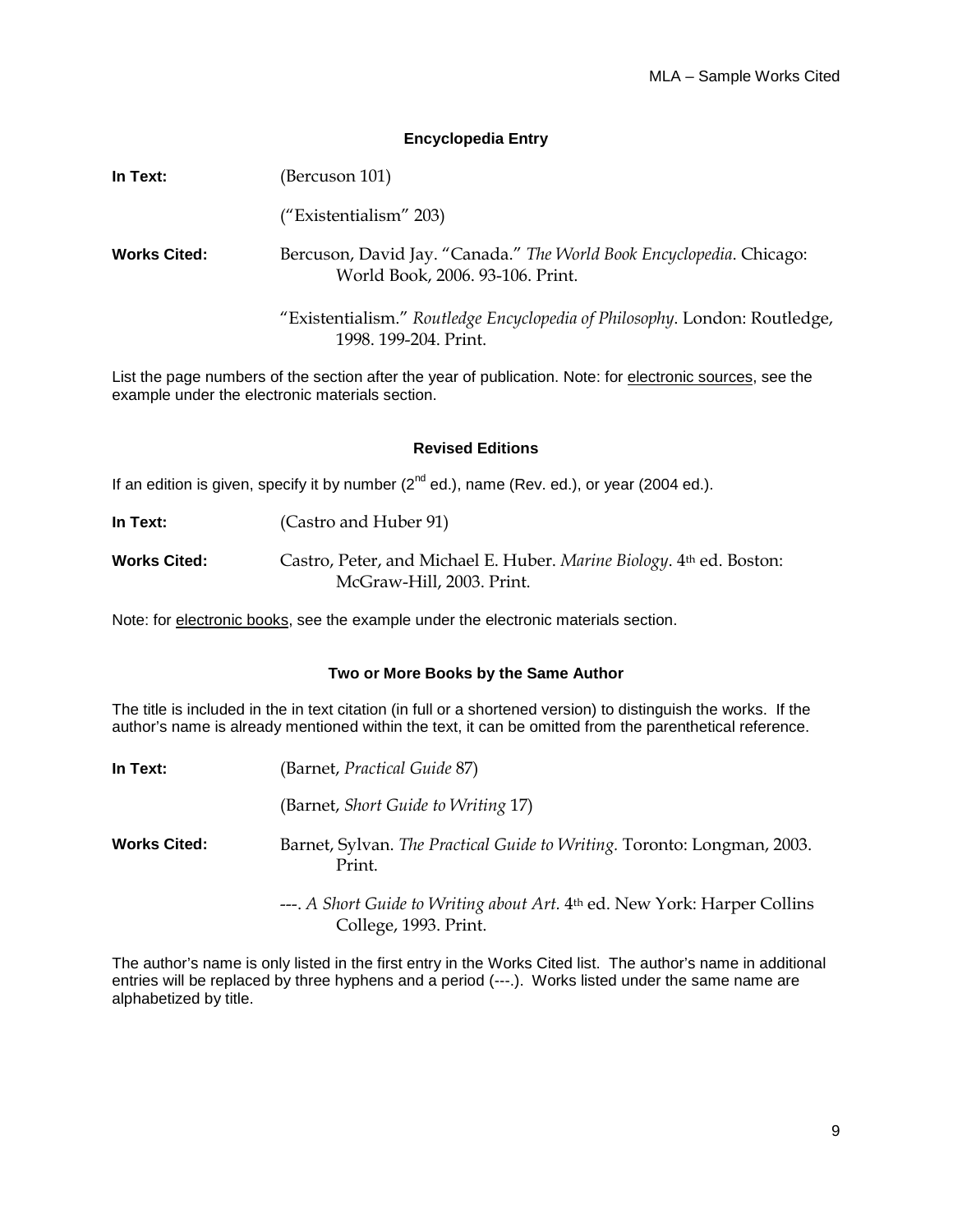#### **Periodicals (Journals, Magazines, Newspapers) (general works cited form)**

Citations for journal articles include the author's name, the title of the article, title of the journal (italicised)*,* volume and issue information (if applicable), date, the page range of the article and the medium type (print or web, etc).

Author's name. "Article Title." *Journal Name* volume.issue (year): page-range. Medium.

Note: if the item is in an electronic format, see the examples under the electronic materials section.

# **Scholarly Journal Article**

| In Text:            | (Keary 614)                                                            |
|---------------------|------------------------------------------------------------------------|
| <b>Works Cited:</b> | Keary, Anne. "Dancing with Strangers: Europeans and Australians at     |
|                     | First Contact." Canadian Journal of History 41 (2006): 613-616. Print. |

Most scholarly journals have continuous pagination throughout the issues in one year or volume. If the journal does not have continuous pagination, but begins each issue on page 1, then you will need to include the issue number as well as the volume number, separated by a period.

> Murphy, Karen L., Roseanne DePasquale, and Erin McNamara. "Meaningful Connections: Using Technology in Primary Classrooms." *Young Children* 58.6 (2003): 12-18. Print.

Note: if the item is in an electronic format, see the example under the electronic materials section.

# **Magazine Article**

For magazines published every week or every two weeks, the complete date (day, month, and year) should be provided in the citation. If the magazine is published monthly or every two months only the month and year needs to be provided. Do not provide volume and issue numbers even if they are listed. If there is no author, begin the entry with the title.

**In Text:** (Geddes 21)

("An Unlikely Champion")

Note that no page numbers are used in one of the examples above, as the entire article is being cited.

**Works Cited:** Geddes, John. "A Natural Remedy?" *Maclean's* 4 June 2007: 20-22. Print.

"An Unlikely Champion of the Rule of Law." *Maclean's* 11 June 2007: 31. Print.

Note: if the item is in an electronic format, replace the "Print." designation with "Web." and the retrieval date - see the journal article examples in the electronic materials section.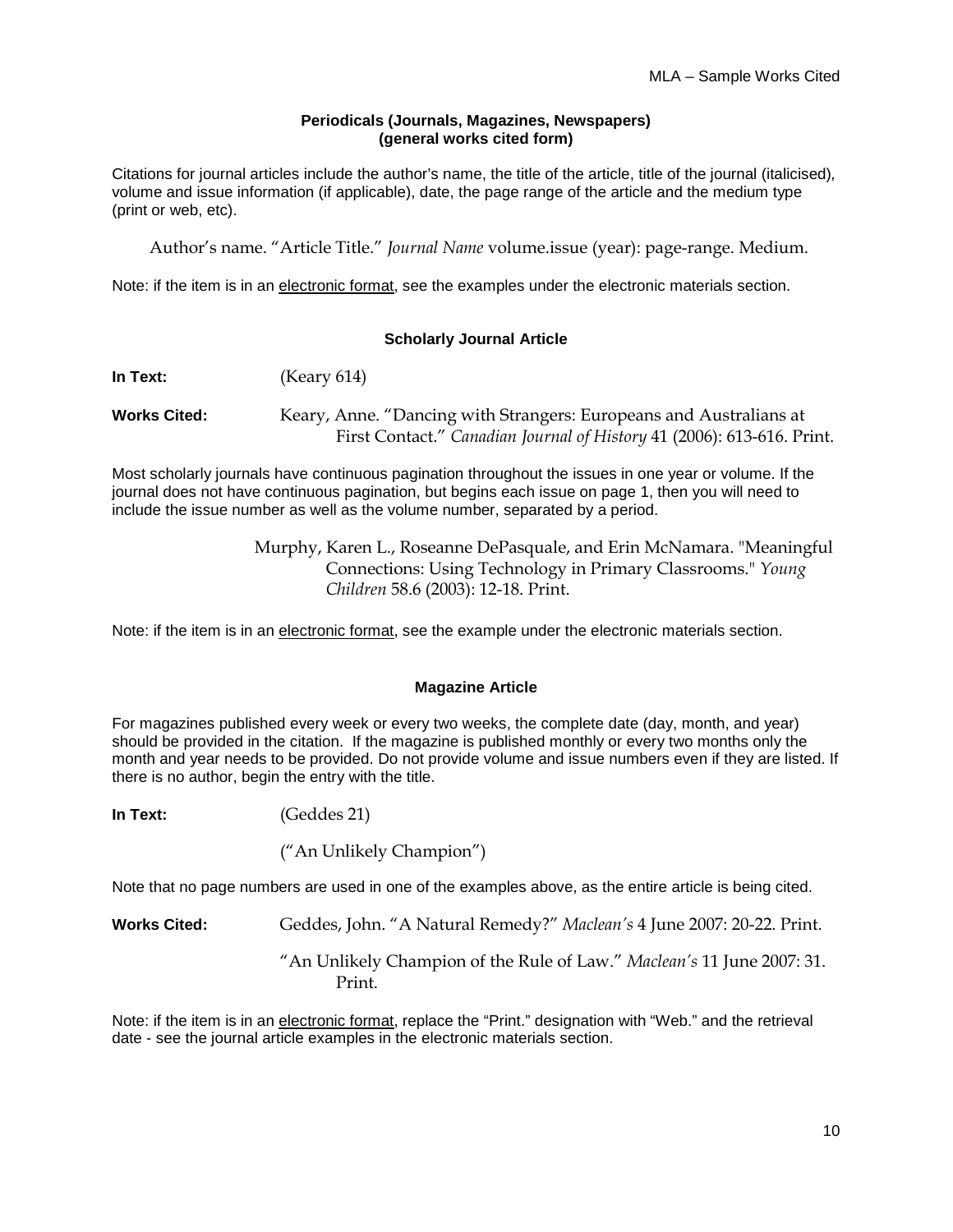#### **Newspaper Article**

Similar to magazine articles, provide the date of the publication (abbreviate months with the exception of May, June and July) and do not include volume and issue information, even if provided. For articles that are not printed on consecutive pages, only provide the first page number with a plus sign (e.g. C4+).

**In Text:** ("Ignorance" A2)

**Work Cited:** "Ignorance, Politics and the Way of Democracy." *Toronto Star* 16 June 2007: A2. Print.

Note: if the item is in an electronic format, replace the "Print." designation with "Web." and the retrieval date - see the journal article examples in the electronic materials section.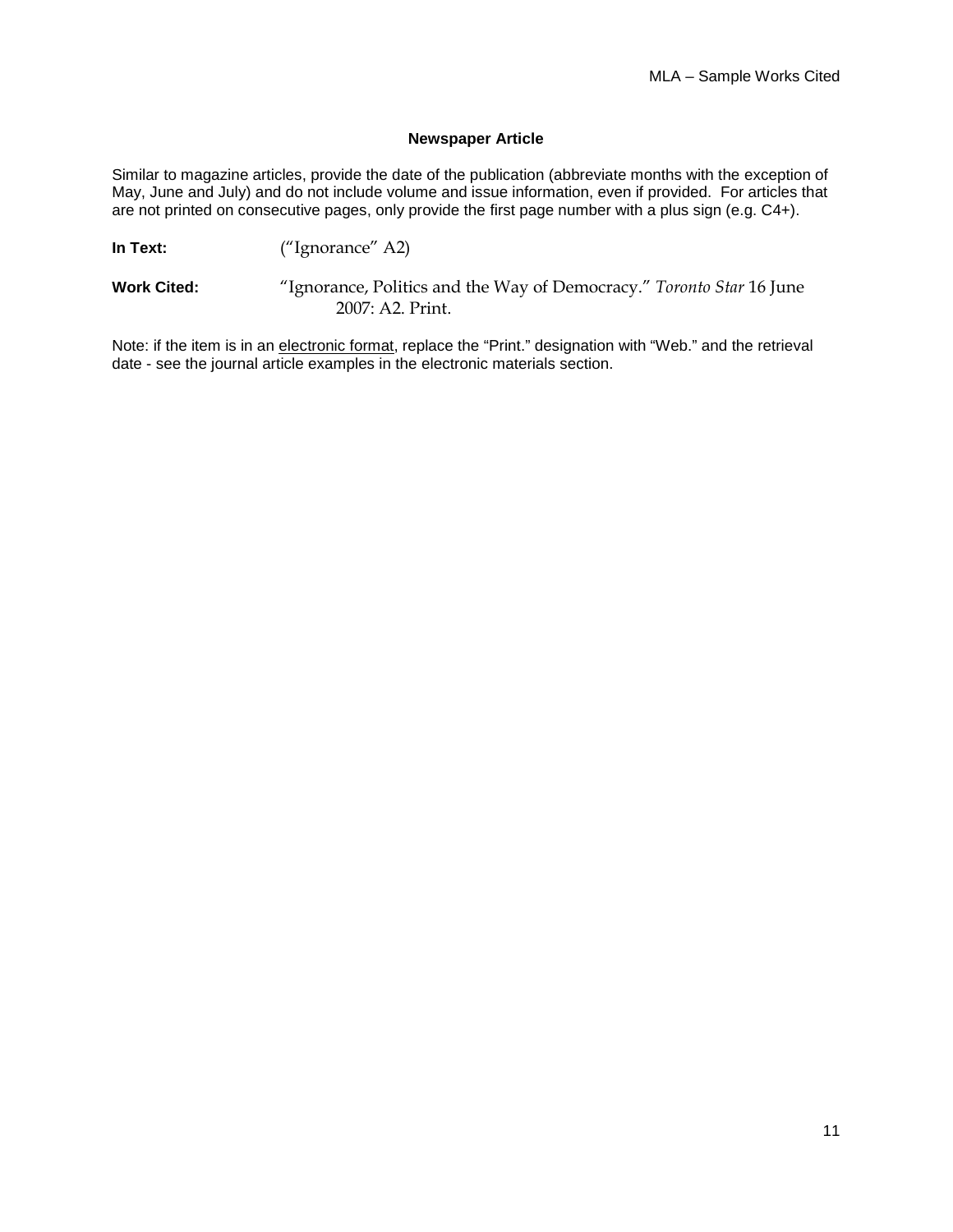# **Examples of Electronic Sources:**

**Please note**: In previous editions of the *MLA Handbook for Writers of Research Papers*, a URL was included in the Works Cited entry for an online resource. The  $7<sup>th</sup>$  edition of the handbook recommends including a URL as supplementary information only when the reader probably cannot locate the source without it OR when your instructor requires it – check with your instructor for his/her preference.

As not all online resources provide all of the desired bibliographic information (author, date, page numbers, etc.), you will need to be flexible and use whatever information you are given.

#### **Website – One Page or Section (general works cited form)**

- Last name, First name. "Document title if available." *Title of the overall Website*, Version or edition if available. Publisher or N.p. to designate no publisher, publication date or n.d. to indicate that no date was given. Web. Date of access.
- **In Text:** ("Works of Joyce Wieland") (Wong) **Works Cited:** "Works of Joyce Wieland." *Celebrating Women's Achievements: Women Artists in Canada*. National Library of Canada, 2000. Web. 29 Mar. 2009. Wong, Jessica. "Celebrating the Kid Inside." *CBC News*. Canadian Broadcasting Corporation. 30 July 2004. Web. 20 Aug. 2008.

If you need to include a URL (the item is difficult to locate OR if your instructor requires it), place it after the date in angle brackets  $\langle \langle \rangle$ , followed by a period, as in the following example.

Wong, Jessica. "Celebrating the Kid Inside." *CBC News*. Canadian Broadcasting Corporation. 30 July 2004. Web. 20 Aug. 2008. <http://www.cbc.ca/arts/ features/rejuvenile>.

# **Entire Website**

*Title of the overall Website*, Version or edition if available. Publisher or N.p. to designate no publisher, publication date or n.d. if no date was given. Web. Date of access.

**In Text:** (*Canadian Museum of Civilization*)

Most websites will not have page numbers; **you may omit the page number in your citation, if none are given in the original document.** In this instance, using the author's name or website in the text is preferable to using a parenthetical citation. If you need to include a URL, see the previous example.

**Works Cited:** *Canadian Museum of Civilization*. Canadian Museum of Civilization Corporation, 2007. Web. 19 June 2008.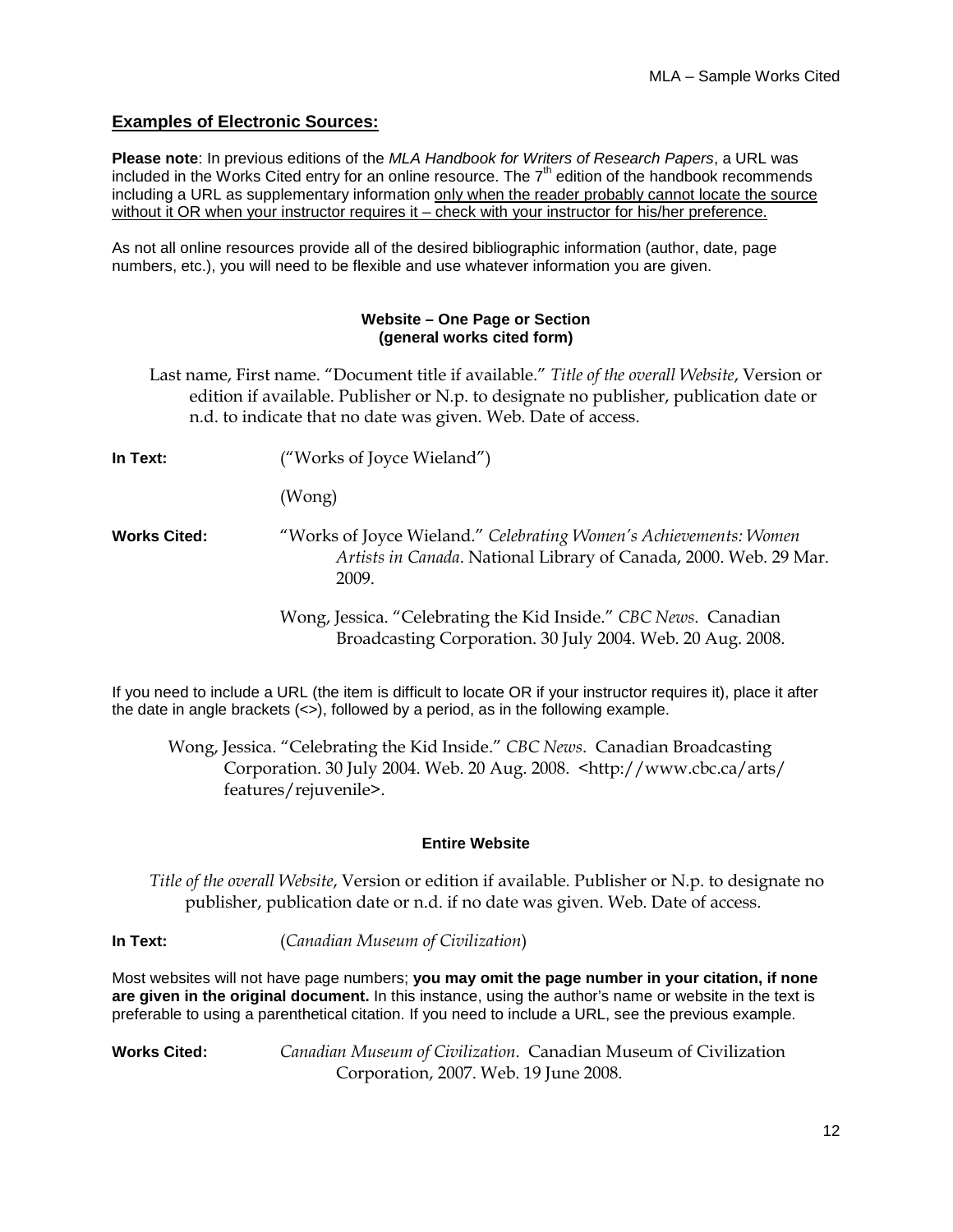#### **Online Journal**

This example refers to journal articles that you found using an Internet search engine (Google, etc.). If you retrieved the article in a Library database (that you had to login into with your network login), please use the next example.

**In Text:** (Stenson)

**Works Cited:** Stenson, Kevin. "Governing the Local: Sovereignty, Social Governance and Community Safety." *Social Work & Society* 6:2 (2008): n. pag. Web. 22 Mar. 2009.

If you need to include a URL (the item is difficult to locate OR if your instructor requires it), place it after the date in angle brackets (<>), followed by a period (see the example for "Website – One Page or Section").

The item may have regular pagination (as in a PDF format), may have the starting page with the number of pages, or may not provide paging at all. If paragraph numbers are used in the document, use the abbreviation *par.* or *pars.* (e.g. Lederberg, pars. 10-12). If there is no pagination given, use 'n. pag.' to indicate this, as in the Stenson example above.

#### **Journal Article from a Library Index or Database (e.g. Proquest's CBCA Reference, EBSCOhost's Academic Search Premier)**

Use the format below for articles found using the Library's article indexes or databases (that you had to login to using your network login). The Library subscribes to these resources, which are not generally found free on the Internet. The name of the library database is listed after the page numbers in italics, as is Academic Search Premier in the example below.

If the document is in a PDF format, there will be page numbers that you can use in your in text citation. If you are using a format that does not include page numbers or paragraph numbers, use 'n. pag.' to indicate this. If paragraph numbers are used in the document, use the abbreviation *par.* or *pars.* (e.g. Lederberg, pars. 10-12).

**In Text:** (Keary 614)

**Works Cited:** Keary, Anne. "Dancing with Strangers: Europeans and Australians at First Contact." *Canadian Journal of History* 41 (2006): 613-616. *Academic Search Premier*. Web. 17 May 2009.

If you need to include a URL (the item is difficult to locate OR if your instructor requires it), place it after the date in angle brackets (<>), followed by a period (see the example for "Website – One Page or Section"). In the case of very long and complicated URLs, the URL of just the site's search page can be given.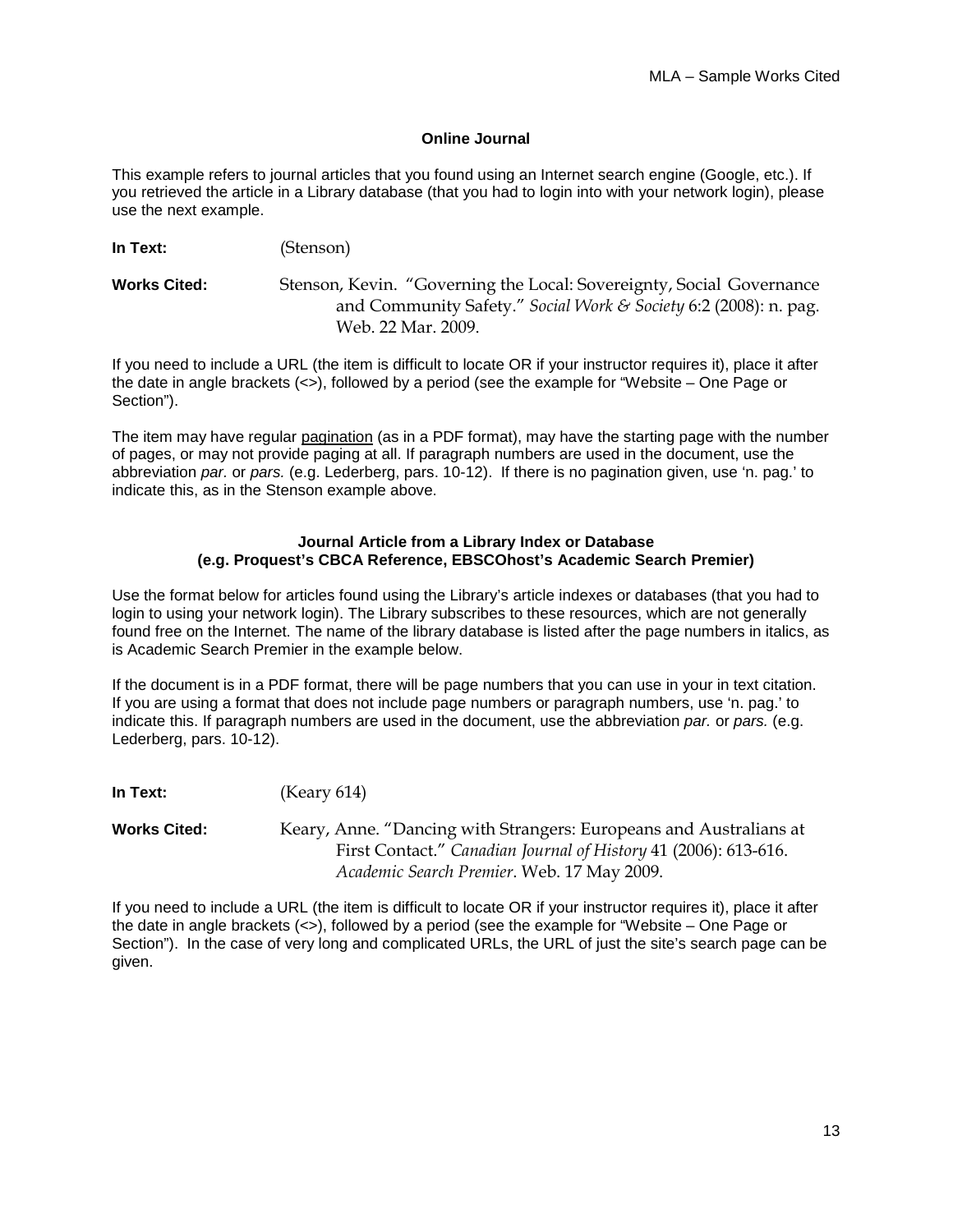#### **Electronic Book from a Library Subscription Service**

| In Text:            | (Troost and Greenfield 113)                                                                                                                                       |
|---------------------|-------------------------------------------------------------------------------------------------------------------------------------------------------------------|
| <b>Works Cited:</b> | Troost, Linda, and Sayre N. Greenfield, eds. Jane Austen in Hollywood. 2nd<br>ed. Lexington: University Press of Kentucky, 2001. NetLibrary.<br>Web. 18 May 2009. |

#### **Online Encyclopedias and Dictionaries**

Encyclopedia and dictionary entries may not have author information for the individual entry. For the in text citation, if there is no author available, use the title of the entry (shortened if it is a long title). In the second reference example, there is no date, author or editor information provided. If the online version refers to a print edition, include the edition number after the title.

| In Text:            | B. F. Skinner was very influential in the field of psychological behavioralism<br>(Graham).                                                         |  |
|---------------------|-----------------------------------------------------------------------------------------------------------------------------------------------------|--|
|                     | Global warming is an increase in temperature due to pollution ("Global<br>Warming").                                                                |  |
| Reference:          | Graham, George. "Behaviorism." The Stanford Encyclopedia of Philosophy.<br>Ed. E. N. Zalta. Stanford: Stanford University, 2007. Web. 12 June 2010. |  |
|                     | "Global Warming." Merriam-Webster Online Dictionary. Merriam-Webster<br>Online, 2010. Web. 12 June 2010.                                            |  |
|                     | <b>Online Document (such as a Government Document)</b>                                                                                              |  |
| In Text:            | (Fitzgerald 33)                                                                                                                                     |  |
| <b>Works Cited:</b> | Fitzgerald, Robin. Fear of Crime and the Neighbourhood Context in Canadian<br>Cities. Ottawa: Statistics Canada, 2008. Web. 4 May 2009.             |  |
| <b>Online Image</b> |                                                                                                                                                     |  |

**Works Cited:** Artist or Creator. "Description or Title of the Image." Date the image was created. Online Image. *Database Name or Title of the Site.* Date of Download. <url>.

The MLA Handbook does not provide a great deal of information for citing online images; the citation format above has been created based on consistency with other formatting conventions.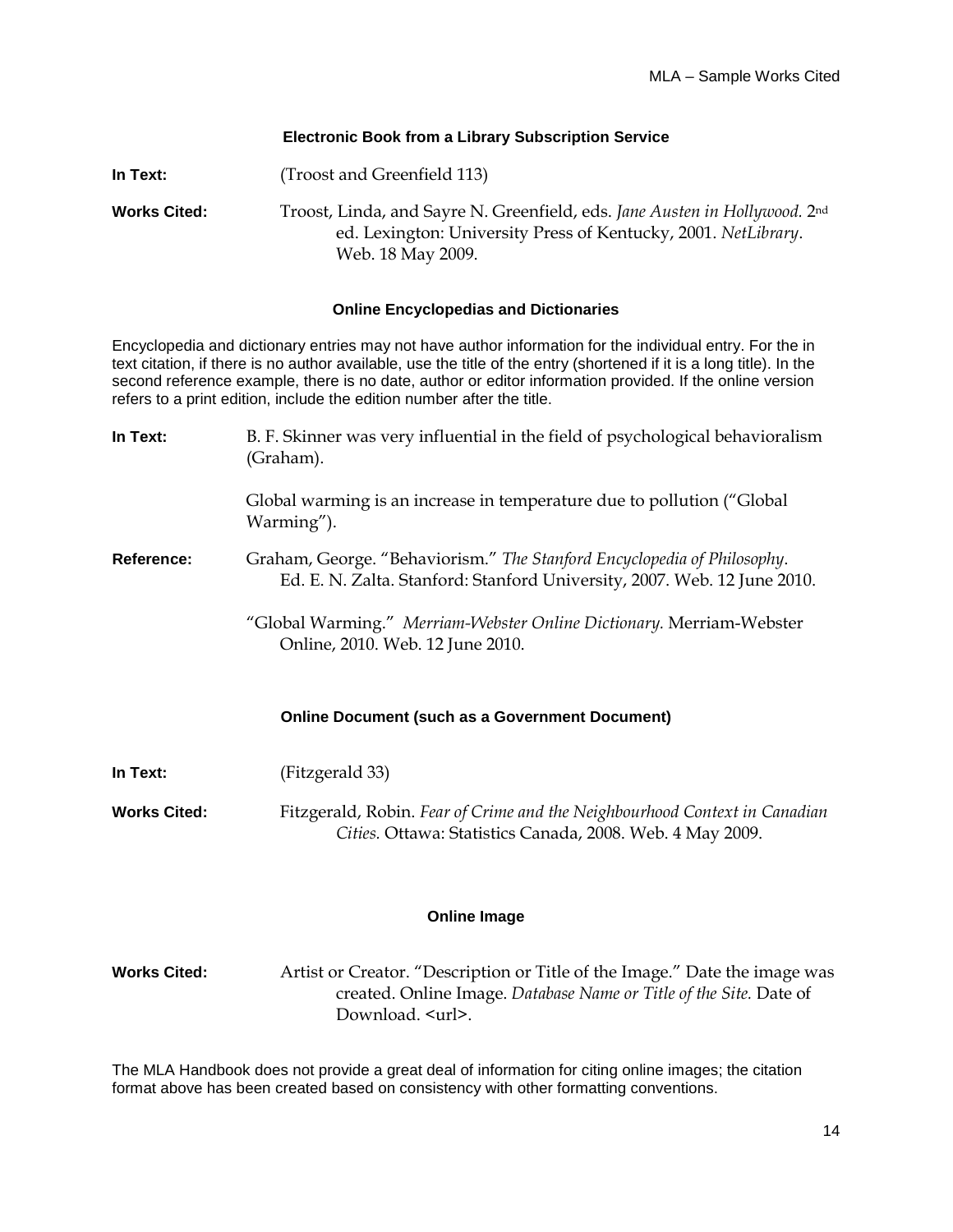# **Citing Statistical Information and Data**

Note: Documents from Statistics Canada that are electronic versions of print publications (generally produced in PDF format on the website) should be cited as e-books accessed on the internet.

*MLA Style does not have a convention specifically for citing statistics*. The following *Works Cited* examples have been created based on consistency with MLA conventions for other types of materials; for *in text* citation styles, see the examples throughout this guide. Be sure to check with your professor to determine if he/she has a preferred style for citing statistics.

In previous editions of the *MLA Handbook for Writers of Research Papers*, a URL was included in the Works Cited entry for an online resource. The  $7<sup>th</sup>$  edition of the handbook recommends including a URL as supplementary information only when the reader probably cannot locate the source without it OR when your instructor requires it – check with your instructor for his/her preference.

When citing a statistical table, graph, figure or chart, provide the author and the full name of the table, graph, figure or chart, followed by the appropriate descriptor Table, Chart, Figure, Graph. Provide the title of the database if one was used (E-STAT, DLI, etc.) in italics, followed by the medium and access date.

#### **2001 Census table extracted using E-STAT**

Statistics Canada. *2001 School Attendance, Education, Field of Study, Highest Level of Schooling and Earnings, 2001, Manitoba Census Subdivisions.* Table. *E-STAT*. Web. 16 August 2005.

#### **CANSIM data table extracted using E-STAT**

Statistics Canada. *Table 326-0001 Consumer Price Index (CPI), 2001 Basket Content, Monthly*. Table. *E-STAT*. Web. 19 August 2005.

#### **Tables, graphs, figures or charts from the Statistics Canada website in HTML or PDF**

Statistics Canada. *Gross Domestic Product, Income-based*. Table. Web. 19 August 2005.

#### **Beyond 20/20 Table from DLI (e.g. Justice Data)**

Statistics Canada. *Table 251-0007* – *Adult correctional services, operating expenditures for provincial, territorial and federal programs, annual*. Table. *DLI.* Web. 10 November 2008.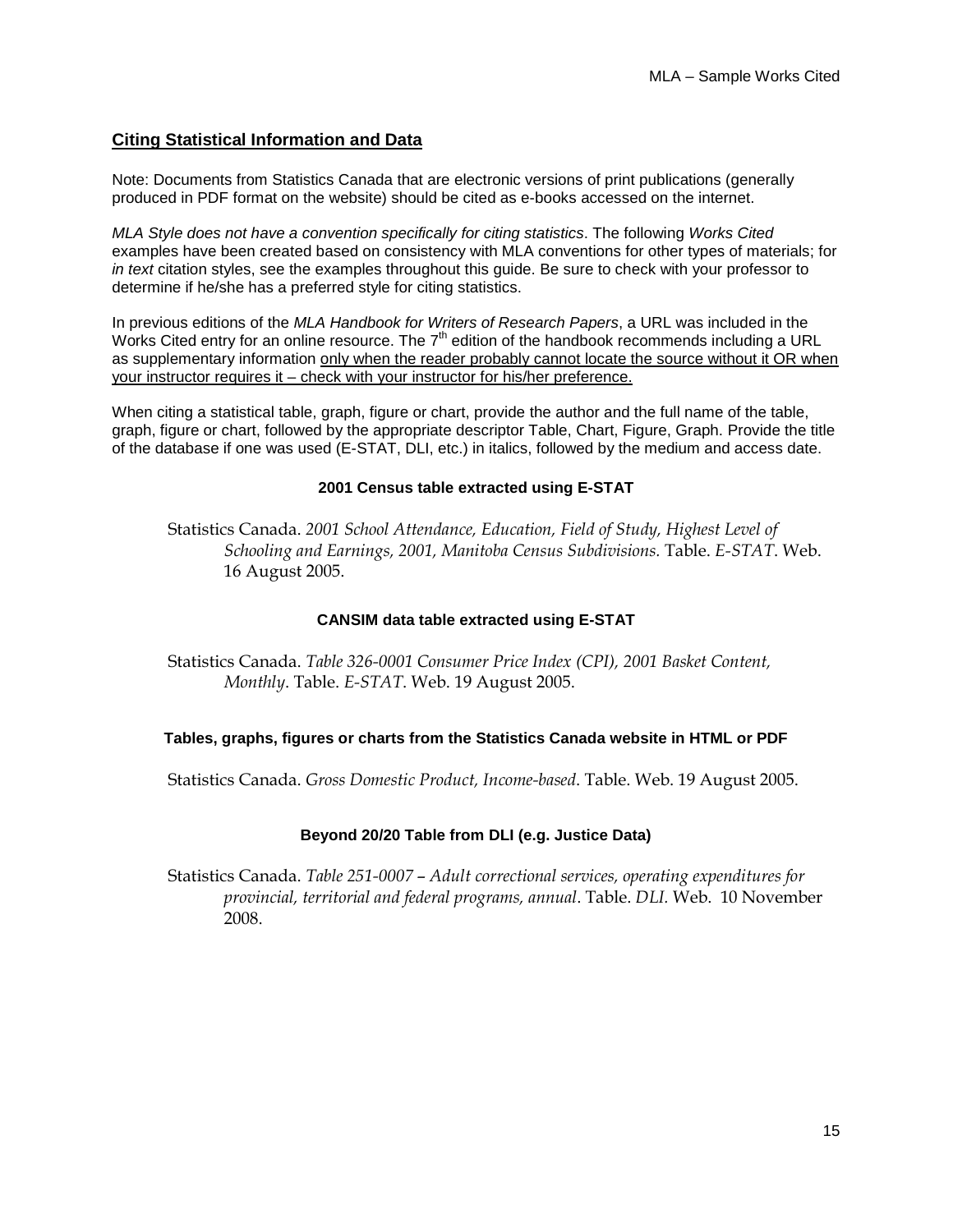# **Other Common Resources**

#### **Personal E-mail**

**In Text:** (Robinson)

There will generally be no page number to refer the reader to. You may wish to include the source as part of your sentence rather than place it in brackets.

**Works Cited:** Robinson, Martha. "Vacation Plans." Message to Daniel J. Cahill. 22 Mar. 2008. E-mail.

Harner, James L. Message to the author. 12 Feb. 2009. E-mail.

# **Personal Interview (that you conducted)**

**In Text:** (Nesbit)

There will generally be no page number to refer the reader to. You may wish to include the interviewee's name as part of your sentence rather than place it in brackets. In the citation, include the interviewee's name, type of interview (personal, telephone, etc) and the date.

**Works Cited:** Nesbit, Louise. Personal Interview. 17 July 2008.

#### **Class Lectures and PowerPoint Notes**

Lectures: for ease of reading, you may wish to include the lecture information in the body of your essay, indicating date, course and the professor's name, as in the in-text example below.

| In Text:            | In a lecture on 15 May 2008, in a course on effective research, Dr. Robert<br>Smith stated, "Grammar is an essential part of communication". |
|---------------------|----------------------------------------------------------------------------------------------------------------------------------------------|
| <b>Works Cited:</b> | Smith, Robert. "Research Assignment Instructions." ABC Institution.                                                                          |

Oshawa. 15 May 2008. Lecture.

Provide your professor's name, title of the lecture (if known), the name of your institution, the location and the date. Indicate that it is a lecture.

PowerPoint notes: MLA does not have a specific, official rule on citing class or lecture notes that are provided to a class by the professor using PowerPoint. P*lease check with your professor for his or her personal preferences.*

#### **Audio Visual Materials**

Citation formats for audio visual materials such as CDs, DVDs and videos vary depending on the type of material and the type of information provided by the source itself. For examples, please see the *MLA Handbook for Writers of Research Papers*, 7th edition, found in the Library at LB 2369 .M53 2009.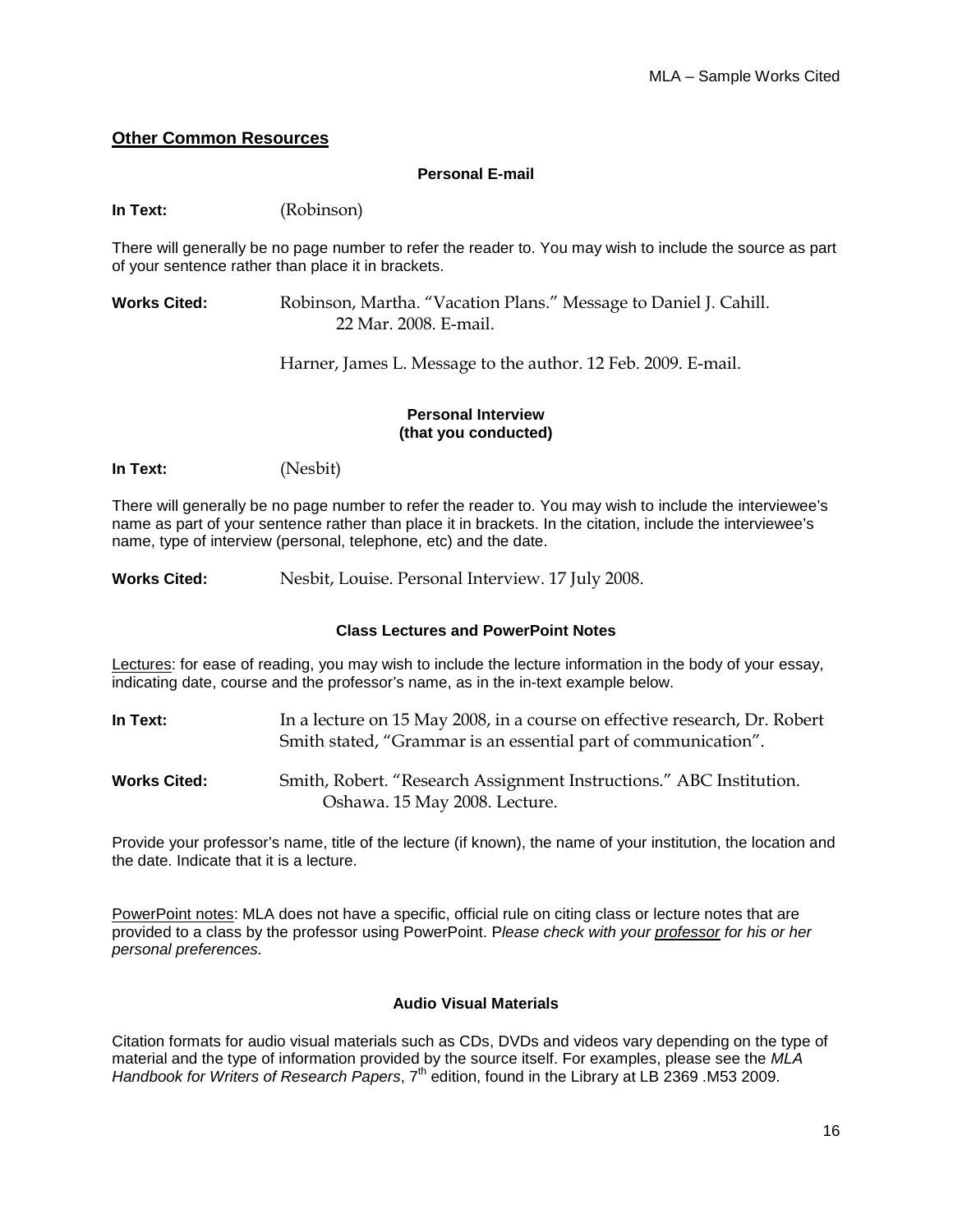# **Quoting a Quote (Citing an Indirect or Secondary Source)**

If you quote a quote or indirectly cite a source, you must remember that you did not see the original source; you can only cite the second-hand or indirect source. For example, a book or article that you are using by the author Runciman may make reference to one of Shakespeare's plays, but you didn't actually read the play itself as a source. Note: the abbreviation for "quoted" is "qtd".

**In Text:** As the three witches in **Macbeth** appropriately chant "Fair is foul, and foul is fair" (qtd. in Runciman 74).

Your **Works Cited** list would have an entry for the Runciman work (the source that you actually used) and not for the source that Runciman himself used (he read the play  $-$  you didn't).